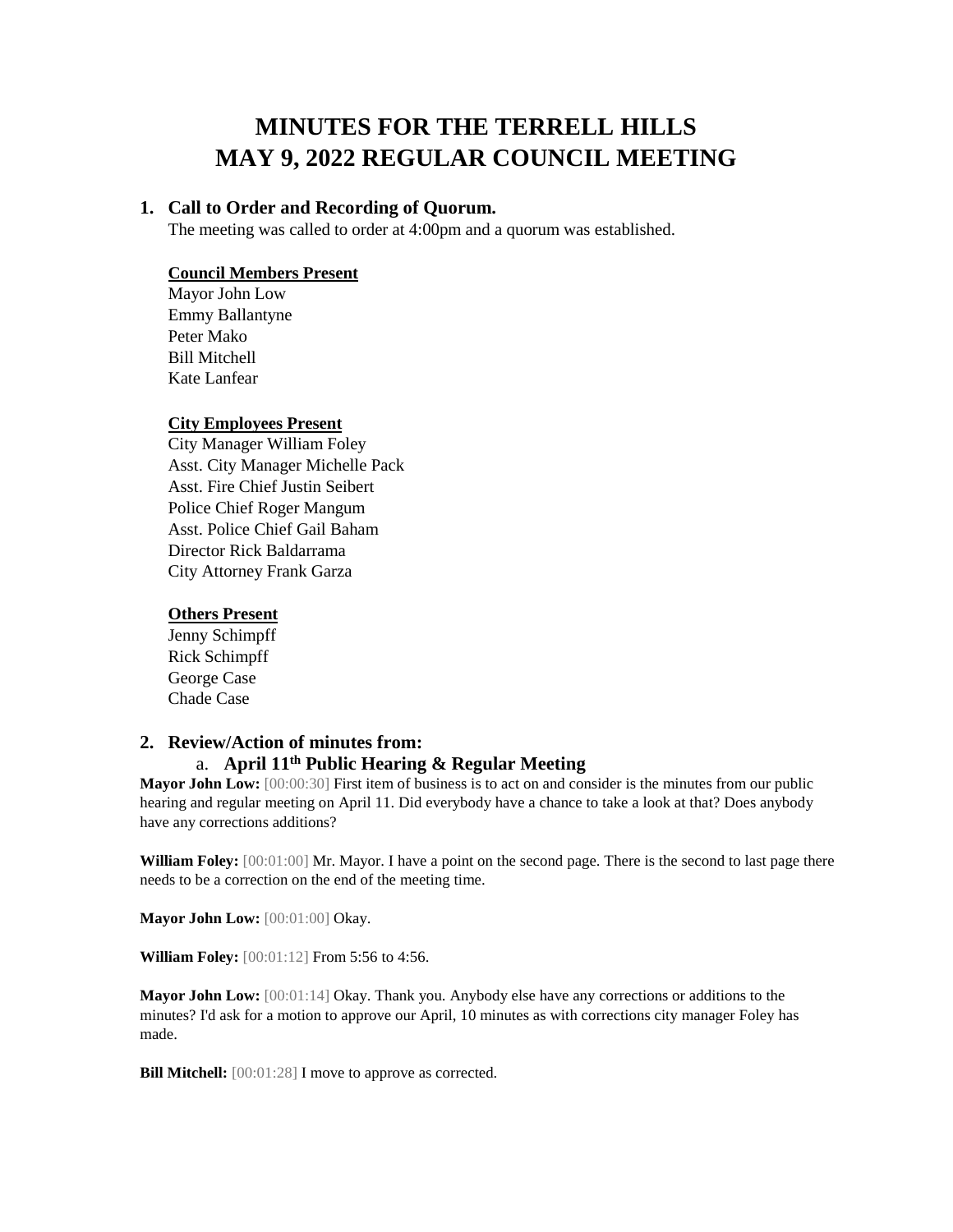**Mayor John Low:** [00:01:30] Thank you. Mr. Mitchell. Do I have a second?

Mayor John Low: [00:01:32] I'll second.

**Mayor John Low:** [00:01:32] Thank you Mrs. Ballantyne. All in favor? (all say aye)Any opposed? Minutes are adopted.

#### **3. Comments by Citizens**

**Mayor John Low:** [00:01:32] Next item on the agenda are the opportunity for citizens to speak to the council. We are not able, we're not allowed to take any action on what is brought to the council, but we would certainly like to give you an opportunity to speak to us. And it looks like we have some folks here. So if you'd introduce yourselves and let us know why you're here.

**Rick Schimpff:** [00:01:58] He wants for us to stand up here?

**Mayor John Low:** [00:02:00] You can stay there if you like.

**Rick Schimpff:** [00:02:04] My name is Rick Schimpff. I live at 1001 Ivy lane. I've been a resident of Terrell Hills since my parents brought me home from the Nix Hospital August 1953. Sometimes the first week in March a car, flew through the intersection the yield signs at Seaford and Crestwood. Uh, I followed the car down. It was somebody that works at Enterprise Holdings. The next day. I got Mr. Baldarrama and I asked him if I could volunteer to buy two stop signs for that location and have the city put them up. He told me in a very nice way that there were policies and procedures that had to be followed. And the next day, he brought me three pages of policies and procedures that I needed follow. I started getting signatures, which I have in my packet. And I found out real quickly as people down in that neighborhood are furious at the City. They have been yelling at the city since Cal Johnson was city manager here and absolutely nothing has been done for them. I ordered the stop signs. With full intention of giving them to the city. The world is out of everything so it took almost a month for me to get my stop signs because they were backordered. I got them. In that time, I gathered signatures. I started thinking I'm very worried about that intersection because I had five grandkids four of them play at the park. One of them is a little young. She's only five months old, but she is in a stroller down with her sister. On April 30th in the afternoon I took the yield signs down and put stop signs up. I saw no reason to get a traffic study. I saw no reason to get a traffic engineer. And after I learned that the citizens had been going for 15 years to get this done and I just I can't understand that in the City of Terrell Hills. That was Saturday, Sunday the signs were there, Monday morning, the sign were there, Monday afternoon I came home from work, the signs were gone. Figured you guys knew what was going on at that point. The next day. I had a card from. Mr. Foley. Please call me. I called Mr. Foley on Wednesday morning. Um, conversation started out pretty well, and Mr. Foley started trying to intimidate me telling me he was going to arrest me for criminal mischief and tampering with a traffic device. I said to go ahead and do whatever you need to do. I understand. I'm trying to protect my grandkids. Things got a little bit better and then he explained to me that every traffic sign in the city of Terrell Hills is put there by an ordinance, that the city council signs and the mayor signs. I have a little problem with that. Don't need to ride around and look at some of the traffic signs out there but that's what he told me. So I take it at face value. Um, I have 26 signatures of people who want the stop signs put back up. Mr. Foley could not answer one question that I asked. On the Crestwood, Edsel Parkway Street system. If you go to Rittiman stop signs. Morningside stop signs, Eventide. Stop signs. Next street is Wiltshire. Stop signs. Canterbury Hill, stop signs and Ivy Lane. Stop signs. Lyman. Stop signs. You get to Seford, the west side of the ditch. Stop signs. The east side of the ditch is yield signs and that's the worst part of the intersection because of the bridge, they're trying to look over the railing around the railing. The gentleman, who lives on the corner, always has this park, his car parked out in front. Legally, I think, but he always has it parked there. So it's hard to see and anybody who doesn't stop there and spend a few seconds looking. It's a bad intersection. The lady who lives on the south east corner of that has called Terrell Hills, Police Department four times this year. I'm going to give them a compliment. They are running radar down there more often now, and I appreciate that. So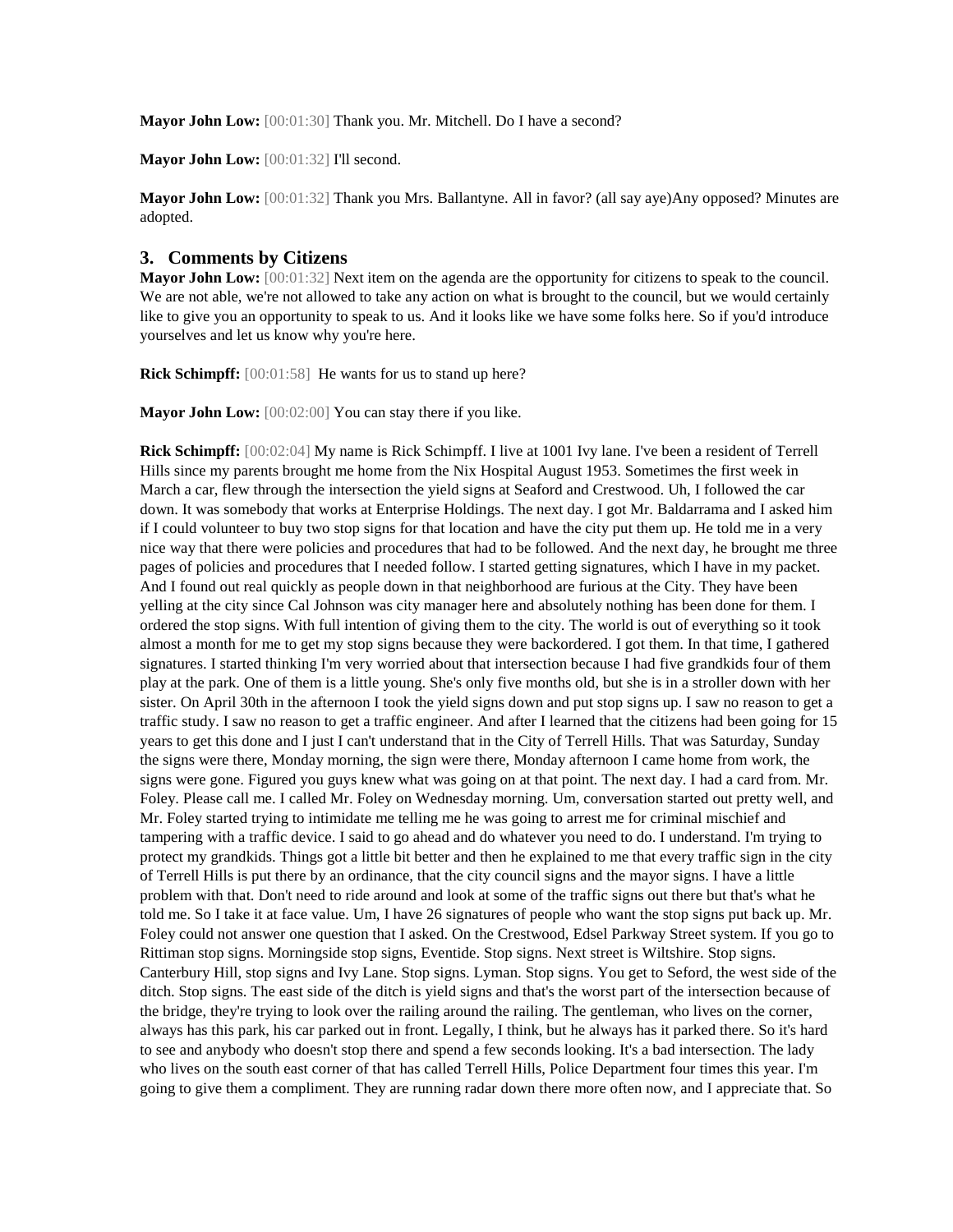somebody needs to explain to me why the entire system is stop signs. Except for the worst intersection and its yield sign. That's all I got. I appreciate your time. Appreciate the mayor's time.

**Mayor John Low:** [00:07:25] Well, thank you very much for coming in and I'm assuming you will continue to work with Mr. Foley to move this along in the, through the proper channels that we have here that we have to follow.

**Rick Schimpff:** [00:07:39] May I speak?

**Mayor John Low:** [00:07:41] You may continue your comments.

**Rick Schimpff:** [00:07:44] I'm sorry. How many city managers have we gone through and nothing has happened? Do I really need to talk to Mr. Foley? He certainly did not seem like he was going to do anything about it. So um, and I understand I broke the law. But I think the city needs to do something quickly before someone... The other thing is, I was on planning and zoning, and I was on the board of adjustment, four years each, chairman for two years of each. I think y'all have lost your Municipal immunity down there. There's been so many complaints that somebody is killed at that intersection. I truly believe that every personal injury attorney in the state of Texas is going to be on y'all looking for liability. Thank you very much. Thank you.

**Jenny Schimpff:** [00:08:40] Can we leave the signatures with the...

**Mayor John Low:** [00:08:40] You can leave them with the city manager.

**Mayor John Low:** [00:08:43] All right. Is there anymore citizen comments? Hearing none. We'll move on to our next item on our agenda which is administration of the oath of office to the mayor, council place one and council place two.

## **4. Administration of the Oath of Office for Mayor, Council Place One and Council Place Two**

**Mayor John Low:** [00:08:43] We'll move on to our next item on our agenda which is administration of the oath of office to the mayor, council place one and council place two. I'll take it Mr. City manager has to start.

The statements of appointed officials and oaths of office were administered.

Mayor John Low: [00:13:43] Okay. Thank you everybody.

## **5. Election: Of Mayor Pro-Tempore to serve a term effective from May 10, 2022 to May 8, 2023.**

**Mayor John Low:** [00:13:43] Welcome to our visitors who just came in. Okay, next item. We need to elect a mayor pro-tem to serve a term effective from a May 10, 2022 to May 8, 2023. Our current mayor pro-tem, Mrs. Kate Lanfear, thank you very much for helping us. But I'd like to have a nomination from the council as to a mayor pro-tem for the coming year.

**Bill Mitchell:** [00:14:11] I would like to nominate Emmy Ballantyne.

**Mayor John Low:** [00:14:14] Thank you. I've got a nomination to appoint Emmy Ballantyne as Mayor Pro tem forthcoming. Do I have a second?

**Peter Mako:** [00:14:20] Second.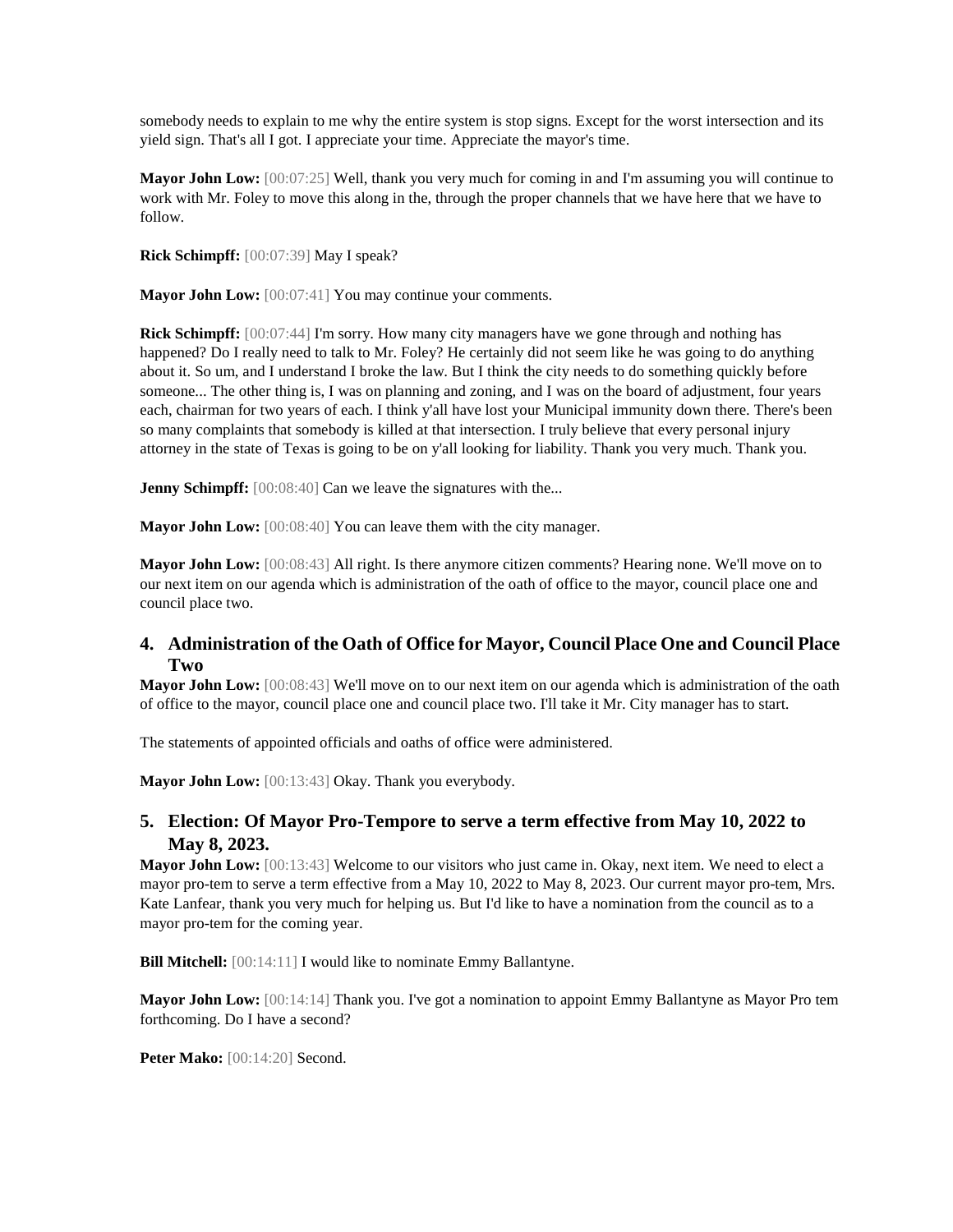**Mayor John Low:** [00:14:20] Mr. Mako. Thank you. All in favor? (all say aye) Any opposed? None. Thank you Mrs. Ballantyne.

# **6. Discussion/Authorization: To discuss the bid from CRI Electric and authorize the City Manager to negotiate and enter into a contract. For the replacement of the Emergency Generator.**

**Mayor John Low:** [00:14:20] Mr. Mako. Thank you. All in favor? (all say aye) Any opposed? None. Thank you Mrs. Ballantyne. Okay. Next item is going to be a discussion authorization on our generator project. Mr. Foley's got some information. We're ready to maybe make...Mr. Foley?

**William Foley:** [00:14:43] We advertised work with DBR to hit the schematics for the generator. We advertised. We went through this process and we have one bid. As I sent in the email, eighty, eighty-five thousand dollars over what the cost estimate was initially. I emailed DBR and asked them, what do you think about this, and I sent you and your email, their responses, that the prices are changing. So regularly that it's very difficult for them to estimate the price. The bid that we have is 321ish 680, I believe. The company that submitted the proposal CRI, we uh, high recommendations from DBR, they've done business with them. We called their references that they submitted. Everybody had good things to say about them. We didn't have, the only, only thing that Mr. Brown from Schertz have them as a contractor on call, but they haven't done any work. So he wasn't able to give thumbs up or thumbs down, but that was the only thing beside positive that we got. So we're looking to move forward where we move forward with them and you approve this. We're looking at it 48 week wait just to get the generator.

**Mayor John Low:** [00:16:22] Okay, obviously, it's more than we thought going in, but everything is more than we think going in. Um Bill, do you have any ideas, any concerns?

**Bill Mitchell:** [00:16:33] No, I think. I mean, I'm sorry, we only got one price on it. But that's the market today. There's not a lot of competition because everyone is so busy that there's like, actually not a lot of interest because everybody's so busy.

**William Foley:** [00:16:48] And I asked that question. Mr. Mitchell. I said, well, what could we have done? And DBR said, they had a bunch of people ask. I now know how to use civcast, when they put these, I looked at the plan holders. There was seven or eight different companies and the plan holders that have downloaded the plans and we only got the one bid.

**Bill Mitchell:** [00:17:12] In normal times, I might be a little hesitant. I'm not because the way that the it's being funded is through the federal government money. And I think that's what it's for, it's for this type of a situation when you need something badly and times are difficult. So my recommendation is that we move ahead.

**Mayor John Low:** [00:17:37] Peter?

Peter Mako: [00:17:38] I cant make any other comments, I agree.

**Mayor John Low:** [00:17:38] Yeah unfortunately, it is what it is.

**Peter Mako:** [00:17:42] If we wait any longer, it might just get worse. I mean.

**Bill Mitchell:** [00:17:46] Everything's going up very, very quickly in our industry.

**Mayor John Low:** [00:17:49] Yeah, and that price is turn key? Is that correct Bill?

**William Foley:** [00:17:53] Yes. That's my understanding.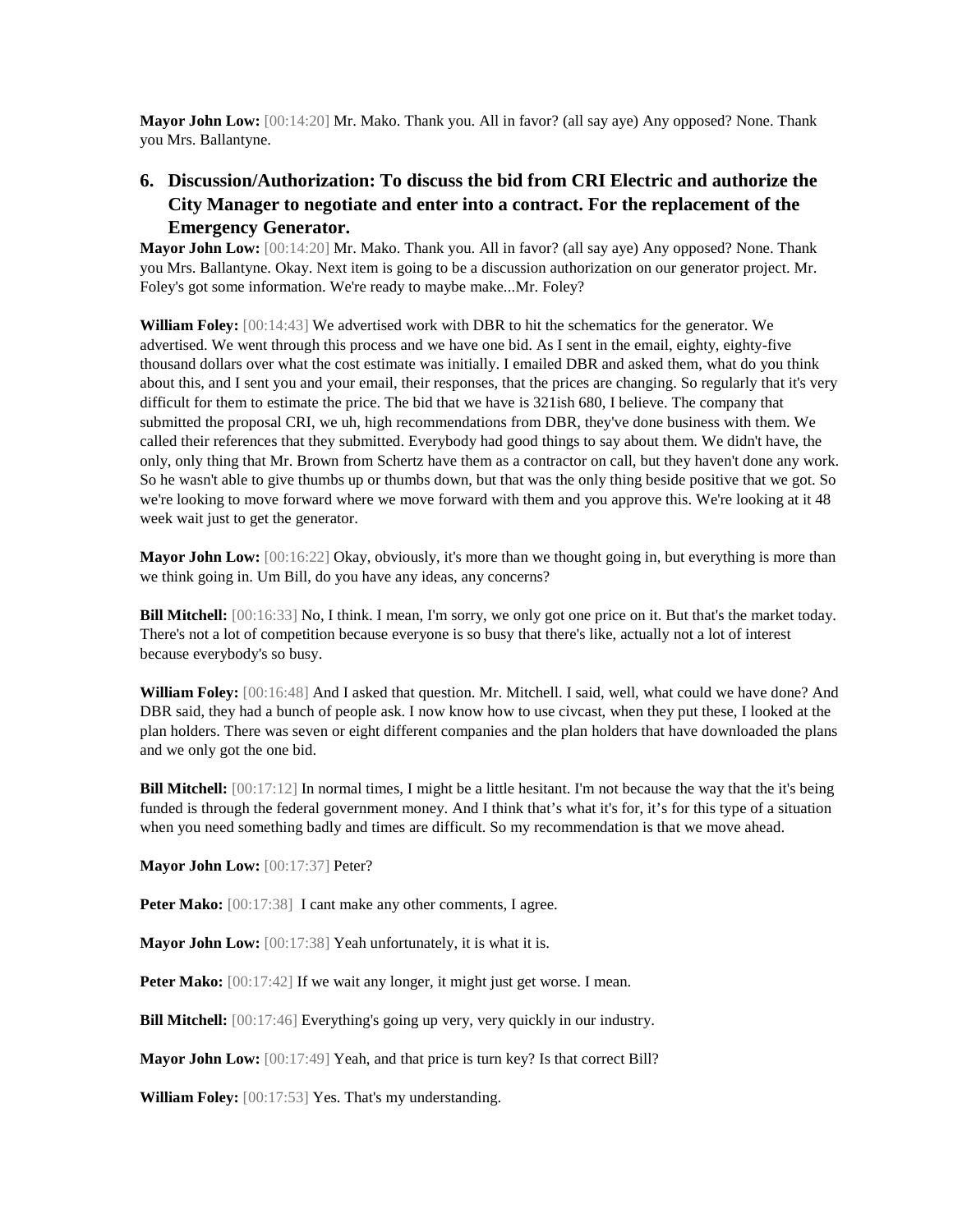**Mayor John Low:** [00:17:54] Okay, let's verify that.

**William Foley:** [00:17:55] Flip the lights it's up....

**Mayor John Low:**  $[00:17:57]$  So turn of the light and power here and turn it on, or everything kicks on...

**Bill Mitchell:** [00:18:01] Did they give you a timeframe? Not and, I know how long it takes to get it to do the work.

William Foley: [00:18:07] So it's in that bid proposal and I'll dig in there...They're basically, he said once everything hinges on that 48, week delay…

**Bill Mitchell:** [00:18:18] Right.

**William Foley:** [00:18:18] And once they have that it's specified out in there and I can dig in there and get you that answer.

**Bill Mitchell:** [00:18:23] It's curiosity only it, it's going to be ok. Let's beat the next hurricane season. Okay.

**Mayor John Low:** [00:18:31] Okay. Yeah, hearing no further discussion, and I'm going to ask for a motion to provide authorization to the city manager to follow up a negotiated contract with CRI electric for a generator for City Hall.

**Emmy Ballantyne:**  $[00:18:44]$  I'll make a motion to authorize the city manager to negotiate and enter into a contract for the replacement of the emergency generator.

**Mayor John Low:** [00:18:52] Thank you, Miss Ballantyne. Do I have a second?

**Kate Lanfear:** [00:18:54] Second.

**Mayor John Low:** [00:18:54] Thank you Mrs. Lanfear. All in favor? (all say aye) Any opposed? Motion carries. Bill, you've got your direction and just let us, let us know how it goes with them.

**William Foley:** [00:19:09] Thank you. I will keep you updated.

#### **7. Discussion/Provide Staff Direction: Guidance on FY 2023 Budget Calendar**

**Mayor John Low:** [00:19:11] Okay, thanks very much. Next item of business is it's time to think about our 2023, budget calendar. Some days came out. You've got them in front of you. We're following the same format as we have the last few years where we try to knock out that first pre budget workshop right before city council meeting. And the same thing, I believe, that September, um October. Anybody have any concerns or problems with the dates or the process in general?

**William Foley:** [00:19:41] So you should have a copy in your email that just has your meeting dates on it. No highlighting, red anything on there. This is our copy to show some of the hurdles that we have to jump through. In your email, you should have a copy that just shows the August 8th meeting, the September 12th meeting, the October 11th meetings and November 9th, if needed, and the December 11th. Just if nobody has issues with those dates, that's what we're going to shoot for.

**Mayor John Low:** [00:20:14] Okay. Yeah, everyone knows October 12 is a Tuesday, October 11, because of Columbus Day. I had to look that up. Okay. Well, then the date seems good if you'll keep us on schedule so that we are working backwards from approving everything we need to approve that be great.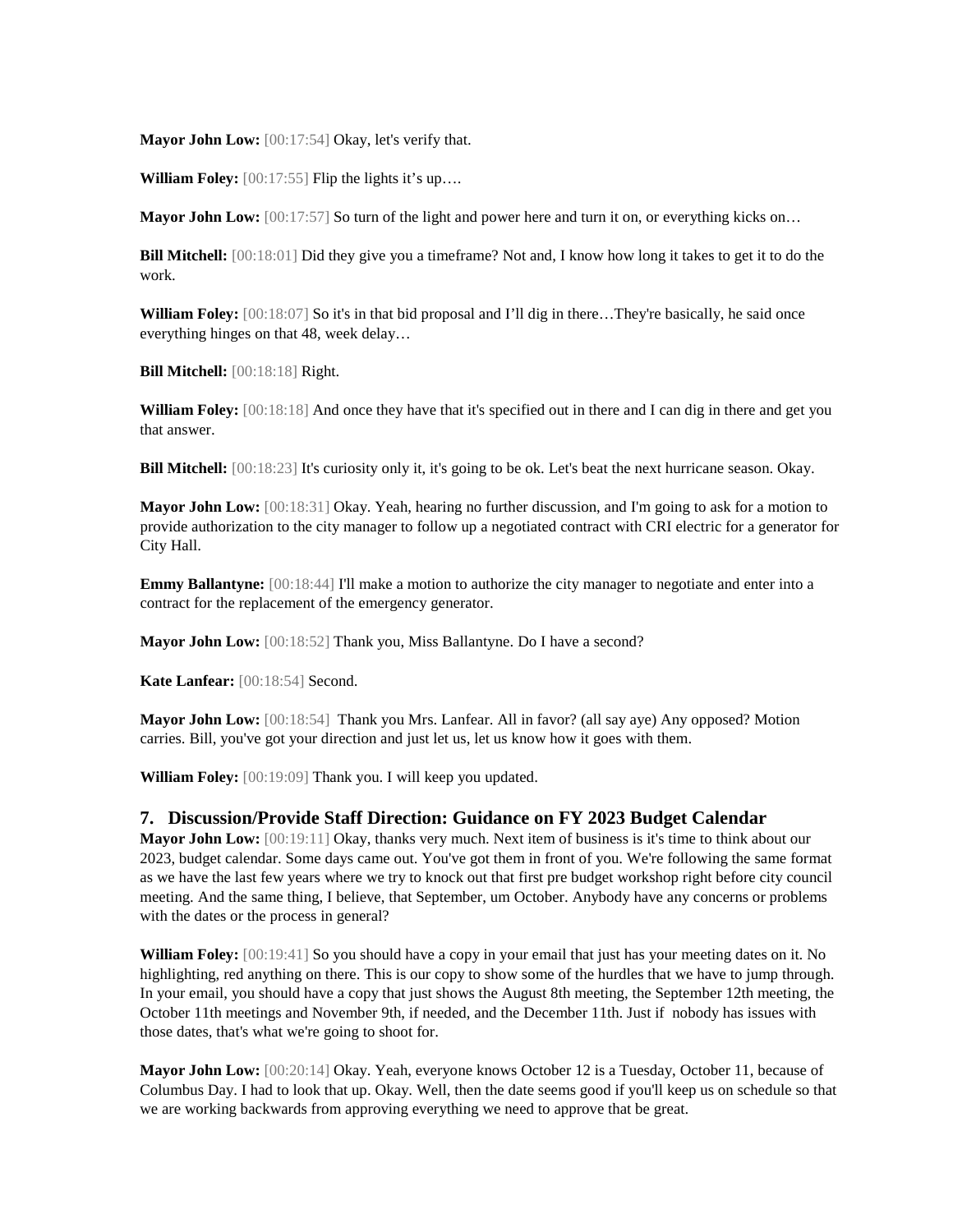**William Foley:** [00:20:32] Certainly.

**Mayor John Low:** [00:20:33] Thank you.

#### **8. Discussion from monthly reports as submitted in the council packets.**

**Mayor John Low:** [00:20:33] Thank you. Next item. We've got reports from our department heads. You've got them in your packets. Do you have any? Let's just kind of go Justin anything from fire?

**Justin Seibert:** [00:20:49] Nothing additional.

**Mayor John Low:** [00:20:50] Okay. We noted that you guys are really getting your 70, some odd percent complete on the best practices documentation. That's great. Do you think that's something that we get done by the end of the year? Is that possible?

**Justin Seibert:** [00:21:01] I would think so. I don't want to speak out of turn without the big boss being here, but I definitely think it's doable.

**Mayor John Low:** [00:21:07] Okay. Thank you. Any questions for Justin? Roger?

**Roger Mangum:** [00:21:11] Sir?

**Mayor John Low:** [00:21:12] Your department? Everything seemed to be going, okay?

**Roger Mangum:** [00:21:15] It is.

**Mayor John Low:** [00:21:16] Okay.

**Bill Mitchell:** [00:21:16] Seemed like there were a lot of automobiles and incidents. As I skim through report is like people breaking in people stealing cars, which is a little bit unusual.

**Roger Mangum:** [00:21:26] Yeah, and they actually recovered one of those in Baton Rouge, Louisiana. It was stripped of all identification, but they did determine it was stolen from one of our residents, the resident already squared away with the insurance, so he didn't want it back. You're just, but at least we recovered it and I've got it off the stolen and list.

**Bill Mitchell:** [00:21:45] And the jeep was seen in Olmos Park is that, did I read that right?

**Roger Mangum:** [00:21:48] So they look like they're fishing in our respective areas. I'm sorry. We still haven't found the guy on the bicycle that were very interested in Mrs. Ballantyne, there is an arrest warrant out for him.

**Emmy Ballantyne:**  $[00:22:14]$  Our garage got broken into, but they have been wonderful to work with.

**Roger Mangum:** [00:22:15] We're just waiting for him to get picked up and they'll notify us and we can begin the interview process and try to link him to the theft of vehicles and the burglary of your garage.

**Bill Mitchell:** [00:22:23] Are most of these car break-ins. Are they break-ins? Are they opening unlocked doors?

**Roger Mangum:** [00:22:29] Well, I hate to tell you but it's mostly just fishing around finding a vehicle that's unlocked, because it's easier. And it's a lot quieter. So they're looking for vehicles that they can unlock and have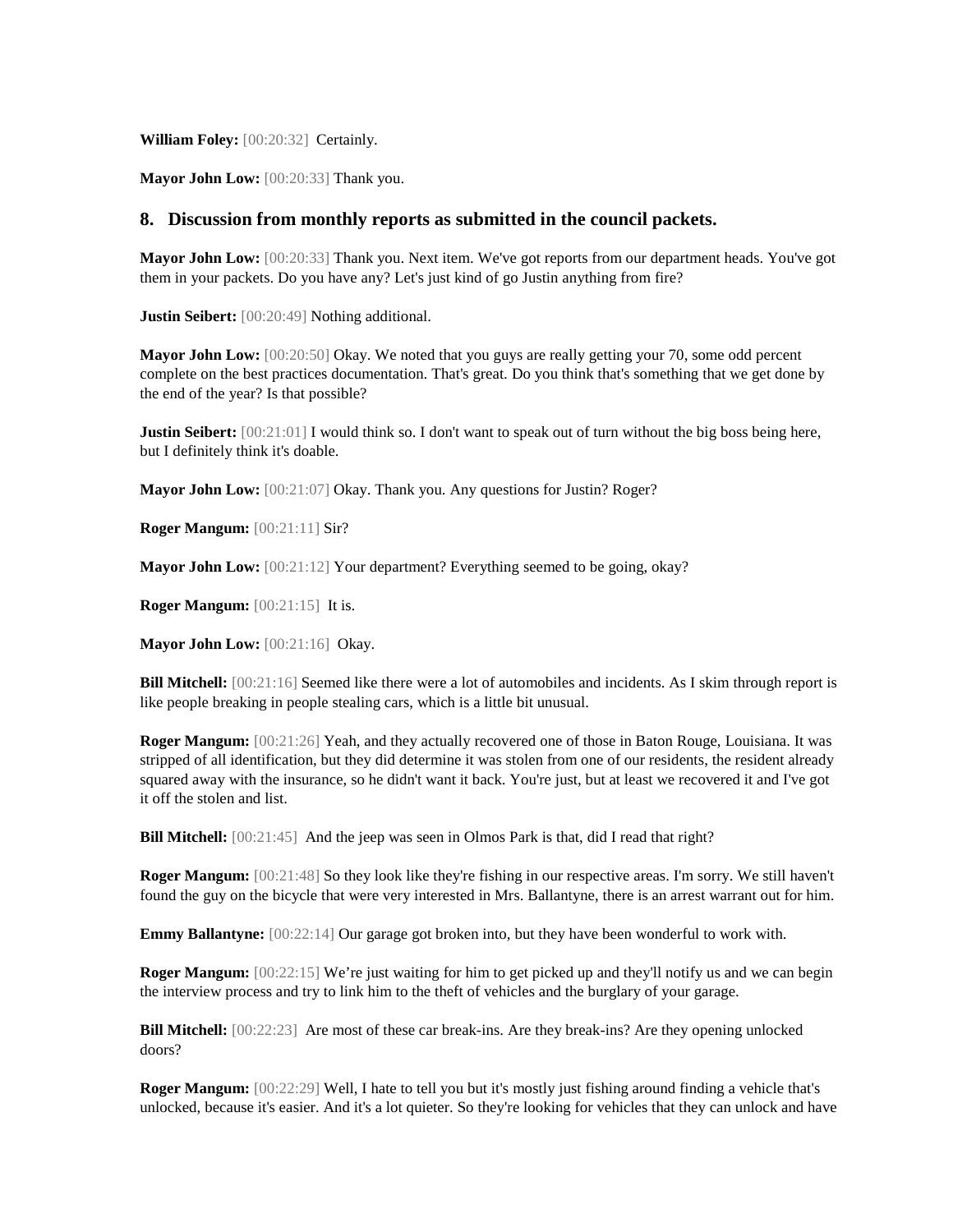immediate access to as opposed to breaking out windows and making a lot of noise. And that's what we found. Matter of fact. I don't think there was any one, that was actually broken into.

**Emmy Ballantyne:** [00:22:53] Yeah, the same night as our burglary two other cars got broken into on the next street. So I wouldn't be surprised if they're all the same.

**Roger Mangum:** [00:23:11] I talked to Mike, our investigator, he's back, he is still waiting on the finger prints on the can that was found in your garage. DPS takes sometimes, two to three weeks. If we're lucky to get fingerprints back, but we haven't forgotten. We're just waiting for a response from them to try to match up prints from this guy.

**Emmy Ballantyne:** [00:23:24] Great. Thank you.

**Mayor John Low:** [00:23:28] Is it is it time to put something on our website again or a reminder to people, hey folks lock your doors and will your car will get past fine. It seems like these things run in waves and there be three or four months, and I'll give you another one. But if we can get some word out, that just to remind folks, that..

**Roger Mangum:** [00:23:48] We will be more than happy to put a PSA out. And again, I'm sure some people think, well, if I leave it open and they won't damage my property and it's easier to maybe replace things than it is to repair a broken window, but I think if you're looking for a deterrent is probably better, if we put out the announcement again that you should secure your vehicles.

**Mayor John Low:** [00:24:09] Okay? Okay. Thank you. Rick, what's going on in public works?

**Rick Baldarrama:** [00:24:15] Just keeping up with garbage and brush and stuff like that. Painted the rails down in the park. Other than that we're doing good.

**Bill Mitchell:** [00:24:22] Rick. I have bad news for you. The 600 block of Canterbury Hill where you cleared those drains?

**Rick Baldarrama:** [00:24:27] Yes. Yes, sir.

**Bill Mitchell:** [00:24:28] They're both clogged up again.

**Rick Baldarrama:** [00:24:29] Are they again?

**Bill Mitchell:** [00:24:30] Yeah, both sides.

**Rick Baldarrama:** [00:24:31] Our pressure washer with the hose is in the shop right now, soon as we get that back we will look at it.

**Bill Mitchell:** [00:24:39] Yeah both sides, one side. Looks like it's coming from a construction site because it was full of look like it's full of mud- that's the south side.

**Rick Baldarrama:** [00:24:48] SAWS is working in that area.

**Bill Mitchell:** [00:24:49] Yeah.

**Mayor John Low:** [00:24:55] Great. Okay. Thank you, Michelle?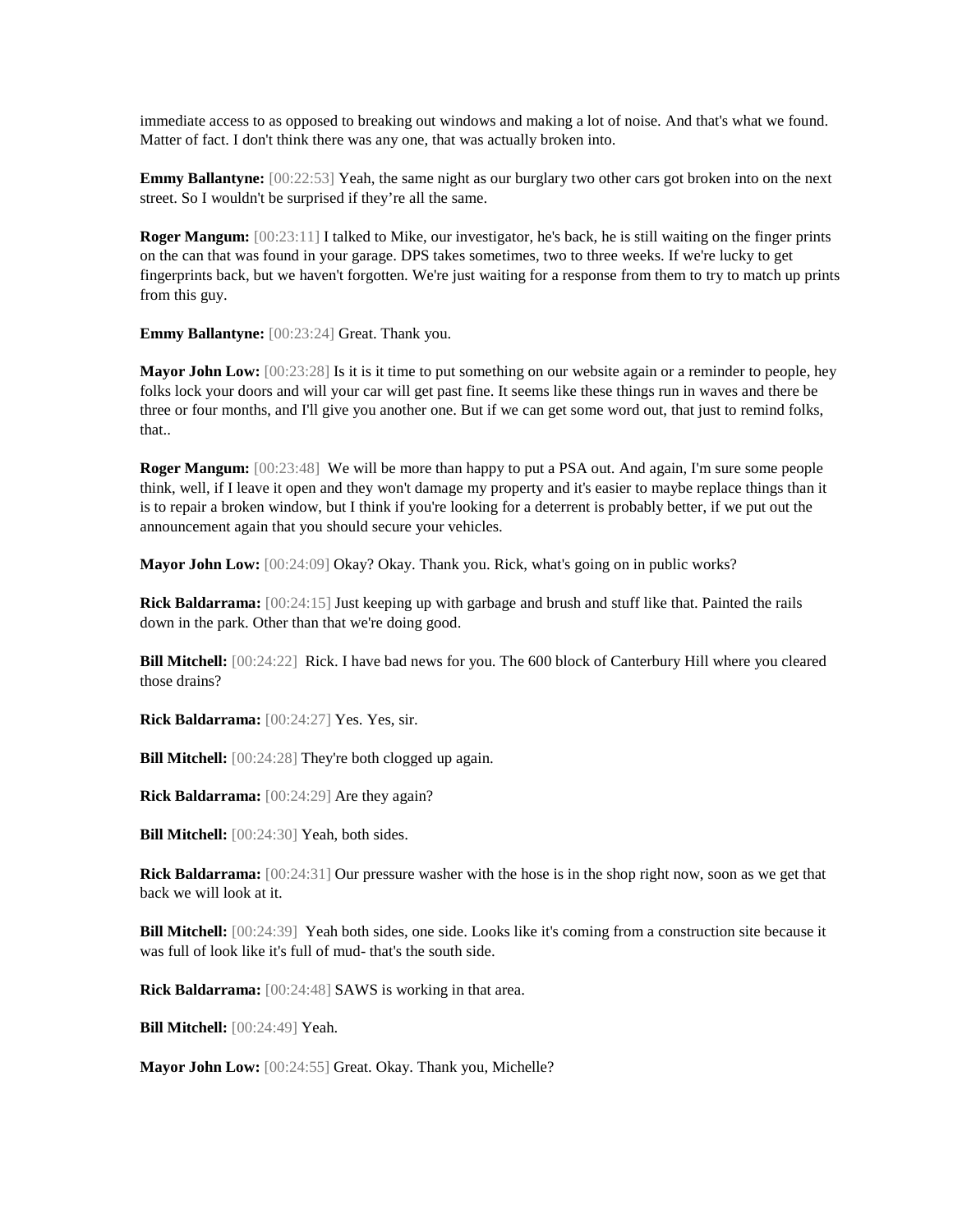**Michelle Pack:** [00:24:58] I just wanted to say because this is the first month that we have had graphs in the packet. I want to remind you that property taxes that we were anticipating in December of 2021 were paid and January 2022, which Phil said he was staying with his municipality because people were paying their taxes later, so our income is going to appear odd all year long. Because the month the big money came in January instead of December.

**Mayor John Low:** [00:25:25] Okay.

**Michelle Pack:** [00:25:27] That's all that I have.

**Mayor John Low:** [00:25:28] Okay, and then Mr. Manager,

**William Foley:** [00:25:33] The, Rick talked about the bridge railings down there. They did a phenomenal job of getting everything painted. H-E-B was able to reimburse us for all of our costs down there, which was awesome. Our road project, we held our pre-bid conference. We have that up on civcast, it's being advertised and we're looking to open bids on May 12. So hopefully in the June meeting, I can bring you something for the road project. And we can get that moving forward. We would then need to wait to the July SAWS board so that they can approve the addendum for the SAWS work and we'd be moving ahead with, or hopefully getting started. Crestwood Park, my email, I talked about what we've been doing down there. We've had a couple of very good meetings with a company that is on our by board Play Well Group. I sent you a link of one of the playgrounds that they did in Chattanooga, Shavano Park. We're getting some ideas and some businesses together to redo that part. Hopefully, by June, I will also have that to you, to look at and make some input on. Also, in your email. You have our Terrell Hills app that I talked about. In my report. Hopefully you got a chance to look at some of the mock-up branding that they did for us. I think it's going to look pretty nice. Once it gets going. We're still not 100% sure on what buttons will be on the app. We have a good list. We've added your suggestion, Mr. Mitchell, for a link to our weather station here at the fire department. So once we get that up and running the entire idea behind that is to bring it to you in June. Hopefully, by then you can all download it to your phones and be kind of the guinea pigs, if you will, to look through it and then we can put it on the agenda for June and have a discussion about what you don't like. And that would give us time. And our plan is to make a big marketing push to all of our residents at the July 4th parade. We plan to have a booth, we plan to get QR codes on everything so that you can just walk by with your smartphone, get the QR code to download my Terrell Hills at and you're up and running. So I think it's going to be pretty positive and it will be something, I think, that more folks will use compared to our call out systems that we have. And just like if you have a Facebook page or any other app on your phone, if we want to send you a push notification, you'll see a little red one or two or three pop up next to that app. As you click on there and city of Terrell Hills says, garbage is not going to be picked up tomorrow for whatever reason. So I think it would be pretty nifty. Also going to be some really neat ownership that for residents to say I saw it on my Terrell Hills app. That they could say. Oh you live in Alamo Heights you don't have one of those? (laughter)

**Mayor John Low:** [00:29:04] Okay, I'm sorry. Bill, go ahead.

**William Foley:** [00:29:13] Any questions on any of that?

**Mayor John Low:** [00:29:13] I was going to just briefly touched on our meeting with Dave Robertson with Play Well, we had lunch with him here and he brought samples of materials and conceptual ideas and what everybody was talking to you and all the people I've talked to, we need two players. We need a 0 to 6 and then a 6 to 12. You can't do a 2 to 12. We were looking at it to 12 because of the cost, you just can't do that because of the difference in intellectual and physical development. And so his plan encompasses that and they've got slides that point. Like, if you're coming down to 12 year old slide, it goes away from the kids are you don't want to run right across. I mean a lot of thoughts giving it and he gave us a brief overlay of how would fit on our area down there and about a cover and then the softer material and so the guy really knows what he's talking about. He hopefully will be here next month with some storyboards. So we can kind of see what he what we've selected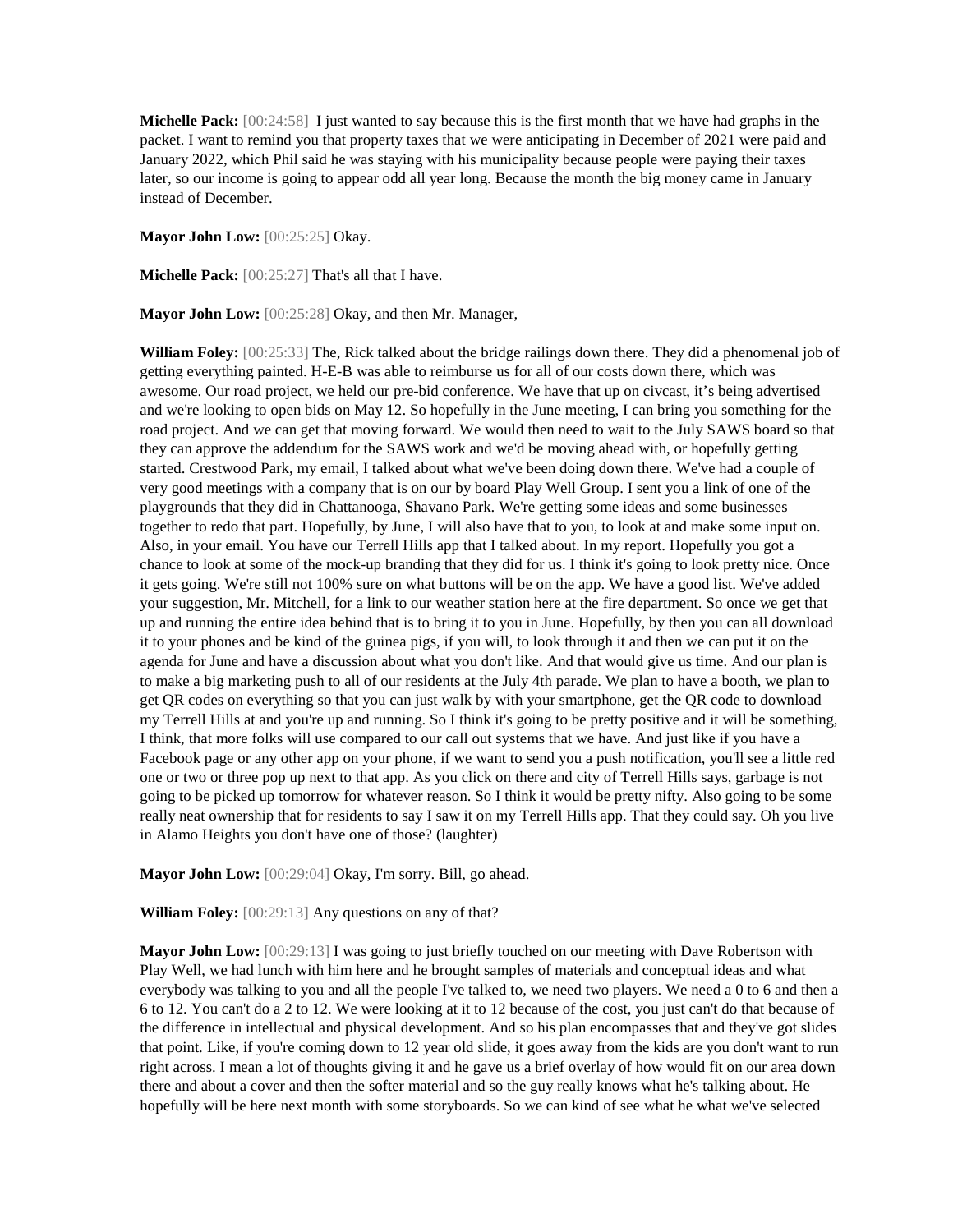with colors laid out against what it looks like. And so we're pretty excited about that. It's not inexpensive. I think the one if you went to the look at the length of the Shavano Park, I think he said that was a half-a-milliondollar installation. We're not anywhere close to that, but it did, to get to cover it and put the soft area. It's going to, it's going to cost some money, but everybody, I talk to said, our park, people like driving on our roads, but people are passionate about the parks. I think this would really be a nice statement for our community to have a state-of-the-art playground, instead of what we started out being that way but now it's really kind of fallen into disrepair and it's aged. So that's all I've got for that. Anybody to add anything else for Bill? I do want to brag on Bill as well. Yes, last Thursday, Wednesday, Thursday, Wednesday, maybe, uh, the, we hosted a well we didn't, the, Bill hosted a barbecue for all employees, cooked a couple of briskets, and we had them here and sit right here and had brisket and Bill brags about his barbecue, it lives up to it. Darn good. An Billy and his group did the beans and Michelle kind of oversaw everything, but it was great. You can see that everybody was having a good time and it was nice. And I saw Rick wanted to go back twice.

**Bill Mitchell:** [00:31:55] So, should we have barbecue instead of chili this year?

**William Foley:** [00:32:00] We could do it.

**Emmy Ballantyne:** [00:32:03] Can we have both? (laughter)

**Mayor John Low:** [00:32:08] Okay. All right. Before we adjourn I'd like to say hello to this young man and tell us. So you're looking for a specific merit badge of some type maybe?

**George Case:** [00:32:19] I think so, yes.

**Mayor John Low:** [00:32:20] Okay. Tell us, what's your name?

**George Case:** [00:32:25] George Case

**Mayor John Low:** [00:32:25] Hi, George. How are you doing?

**George Case:** [00:32:31] Good.

**Mayor John Low:** [00:32:31] And what troop are you with?

**George Case:** [00:32:31] 809.

**Mayor John Low:** [00:32:31] 809. So you've been able to see a little bit about what we do here, which is to take care of not only the day-to-day business, but long-term planning for the city. Do you live here in Terrell Hills?

**George Case:** [00:32:42] Yes sir.

**Mayor John Low:** [00:32:42] Uh, Grandview.

**Mayor John Low:** [00:32:42] Oh you live right around the corner from me. Uh, any questions, do you want to be on City Council?

**George Case:** [00:33:07] What are some issues Terrell Hills is facing this year? What is being done and? How can young people help?

**Roger Mangum:** [00:33:20] Well We encourage everybody even young people and young adults? If you see something that doesn't look right, if you think it just needs to be reported to tell your parents and to call us.